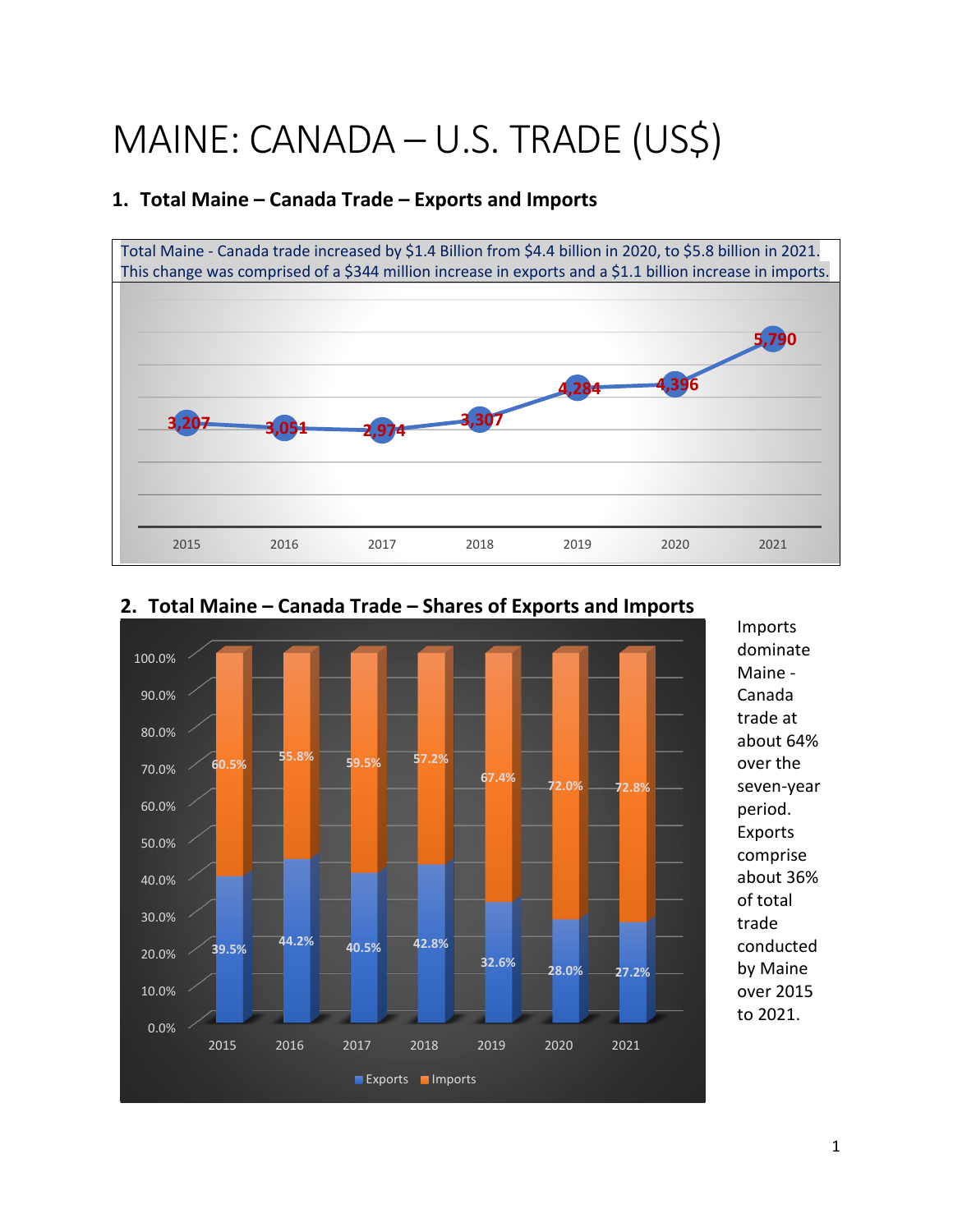

#### **3. Major Commodities of Maine – Canada Total Trade**

**4. Major Commodities of Maine – Canada Trade: Exports**

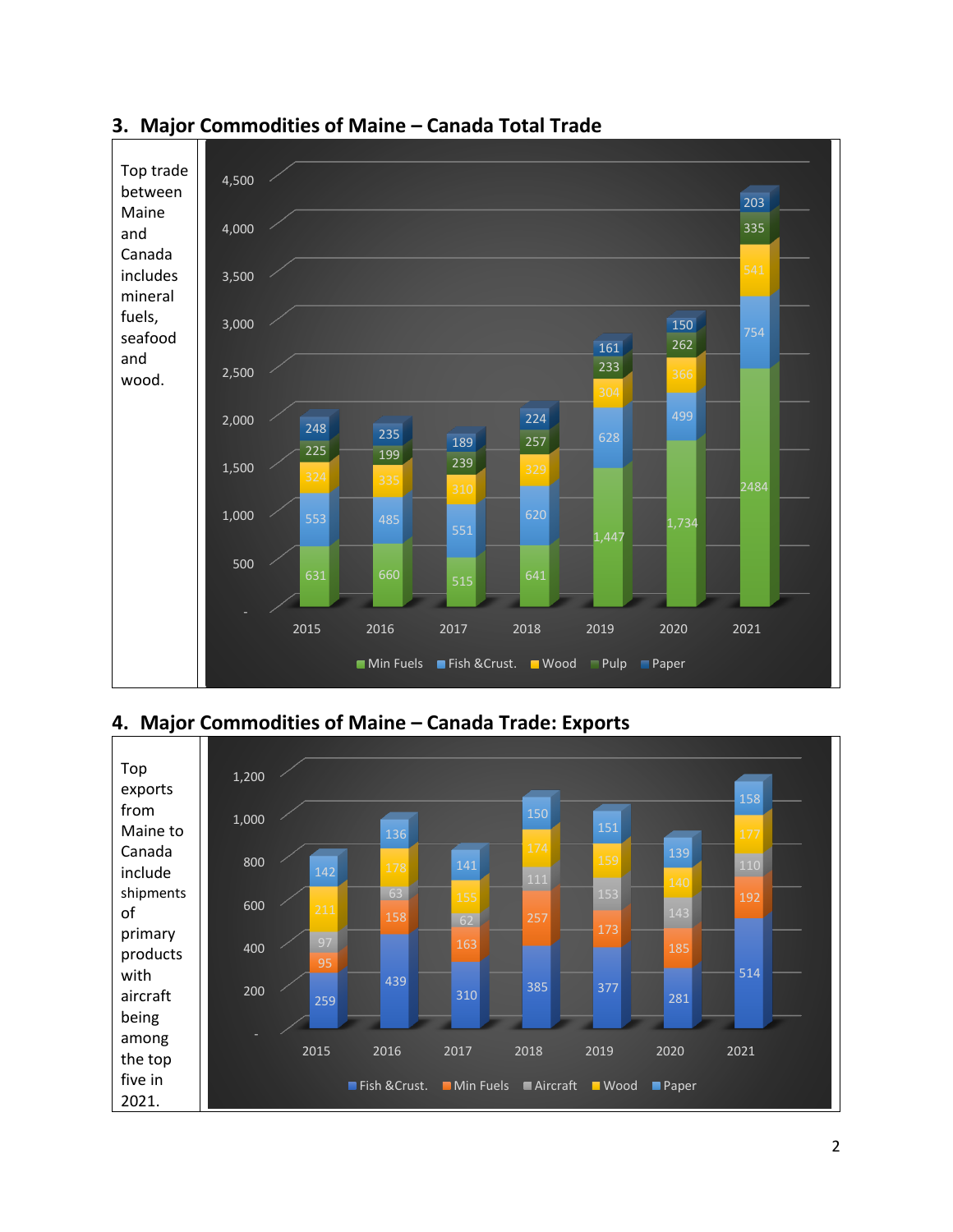

**2,152 2,464** 

2015 2016 2017 2018 2019 2020 2021

**1,057** 1,028 1,003 <sup>1,113</sup> 1,003 3,463

**1,197 1,288 1,186 1,284** 

**389 359 448** 

#### **5. Major Commodities of Maine – Canada Trade: Imports**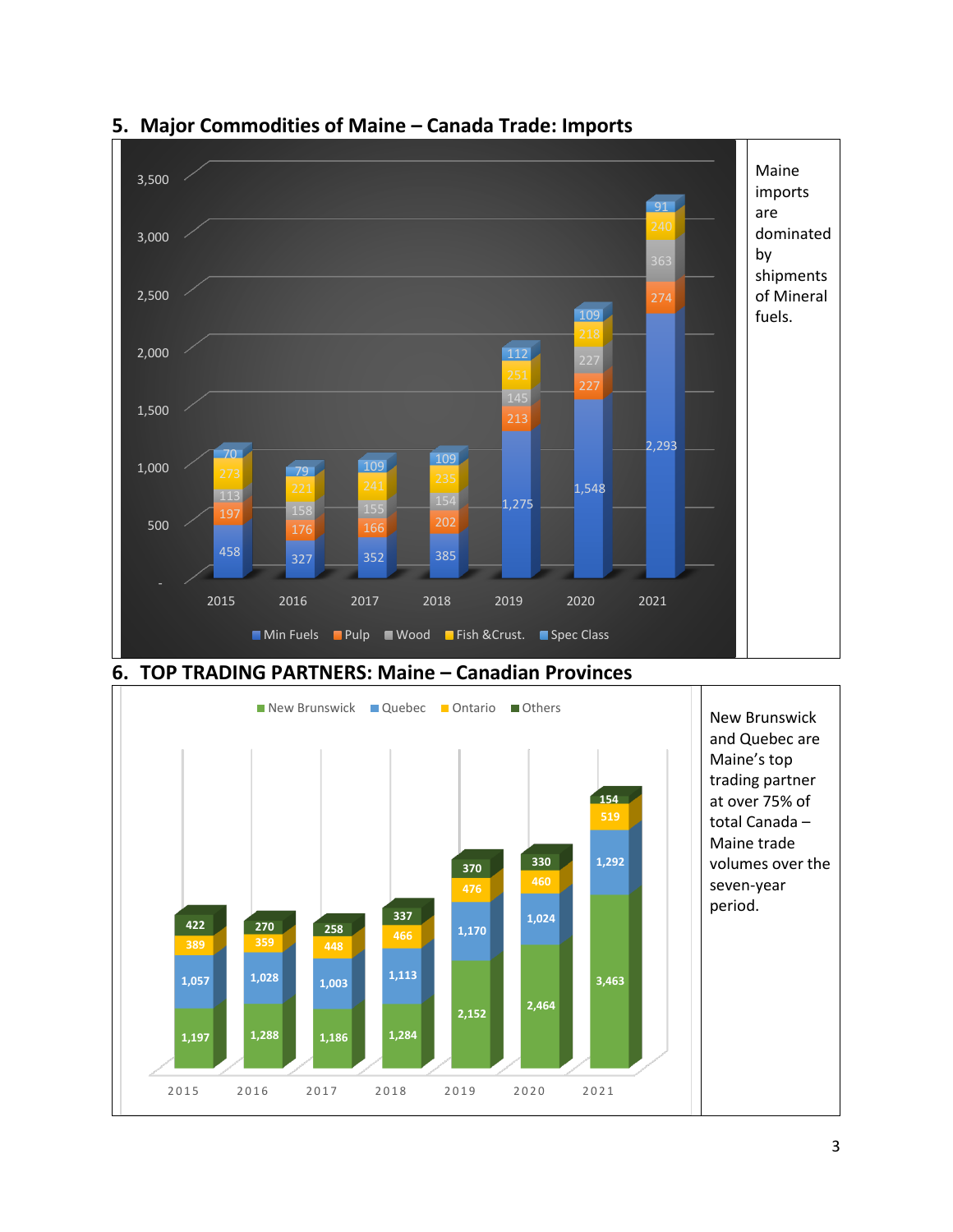

#### **7. TOP STATES TRADING WITH CANADA THROUGH MAINE**



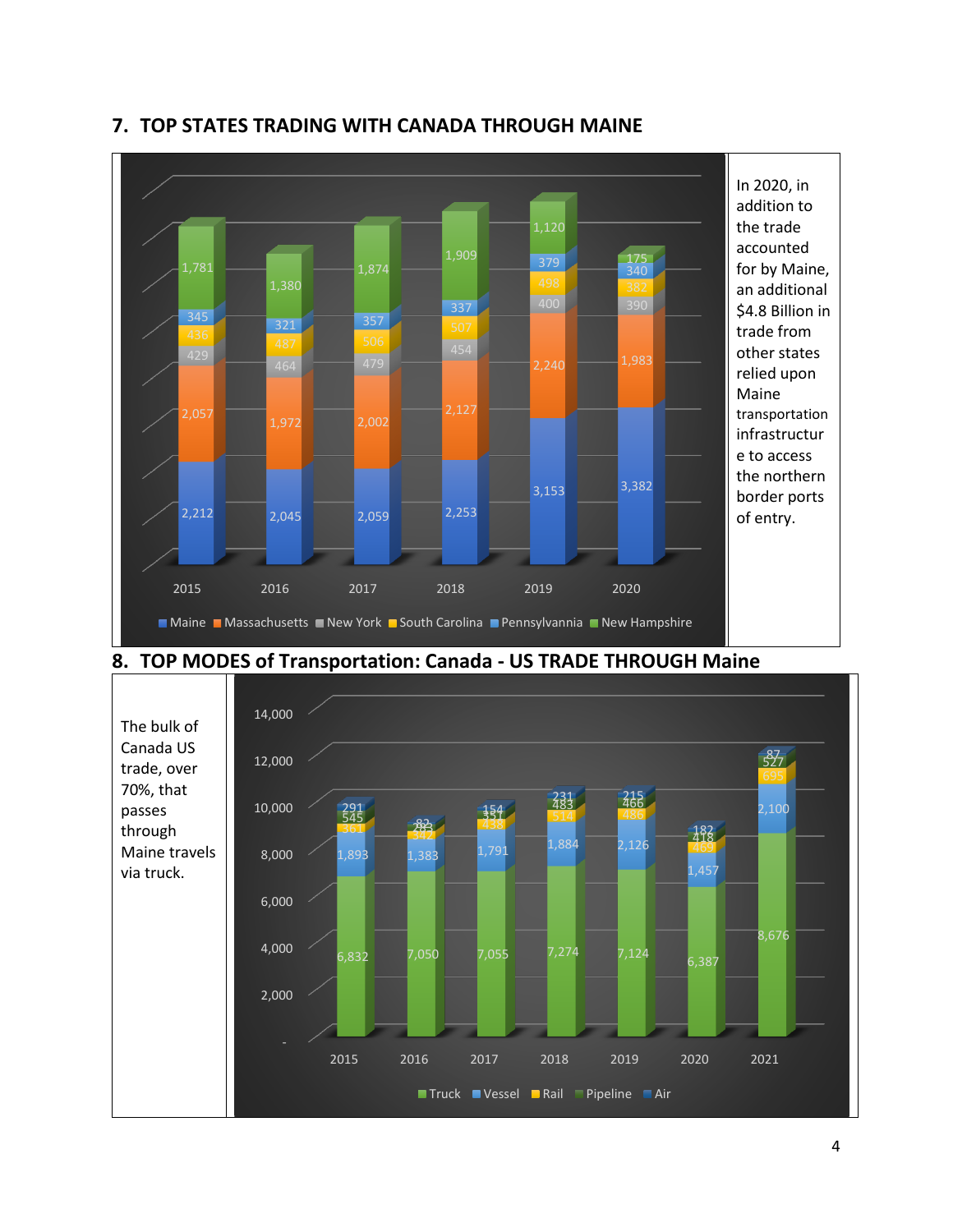

#### **9. TOP Maine Ports of Entry for Canada – US Trade**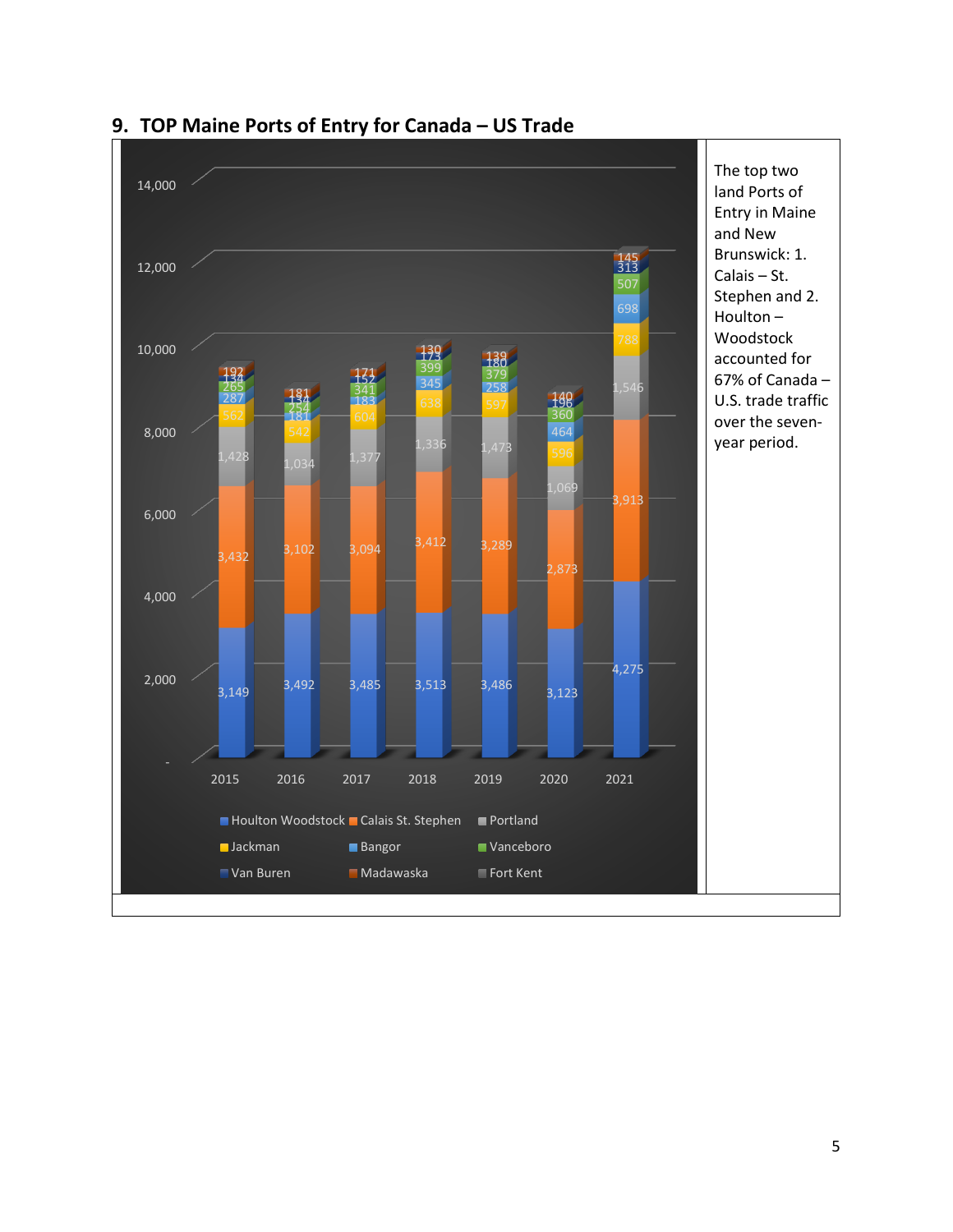| Maine \$M US - Canada Trade                                     |       |       |                                           |       |       |       |       |  |  |  |  |
|-----------------------------------------------------------------|-------|-------|-------------------------------------------|-------|-------|-------|-------|--|--|--|--|
|                                                                 | 2015  | 2016  | 2017                                      | 2018  | 2019  | 2020  | 2021  |  |  |  |  |
| <b>Exports</b>                                                  | 1,268 | 1,350 | 1,204                                     | 1,414 | 1,398 | 1,229 | 1,573 |  |  |  |  |
| <b>Imports</b>                                                  | 1,939 | 1,701 | 1,770                                     | 1,893 | 2,886 | 3,167 | 4,217 |  |  |  |  |
| <b>Total</b>                                                    | 3,207 | 3,051 | 2,974                                     | 3,307 | 4,284 | 4,396 | 5,790 |  |  |  |  |
|                                                                 | 2015  | 2016  | 2017                                      | 2018  | 2019  | 2020  | 2021  |  |  |  |  |
| <b>Exports</b>                                                  | 39.5% | 44.2% | 40.5%                                     | 42.8% | 32.6% | 28.0% | 27.2% |  |  |  |  |
| <b>Imports</b>                                                  | 60.5% | 55.8% | 59.5%                                     | 57.2% | 67.4% | 72.0% | 72.8% |  |  |  |  |
| Total Canada - U.S. Trade Traffic passing through Maine by Mode |       |       |                                           |       |       |       |       |  |  |  |  |
|                                                                 | 2015  | 2016  | 2017                                      | 2018  | 2019  | 2020  | 2021  |  |  |  |  |
| <b>Truck</b>                                                    | 6,832 | 7,050 | 7,055                                     | 7,274 | 7,124 | 6,387 | 8,676 |  |  |  |  |
| <b>Vessel</b>                                                   | 1,893 | 1,383 | 1,791                                     | 1,884 | 2,126 | 1,457 | 2,100 |  |  |  |  |
| Rail                                                            | 361   | 342   | 438                                       | 514   | 486   | 469   | 695   |  |  |  |  |
| Pipeline                                                        | 545   | 283   | 351                                       | 483   | 466   | 418   | 527   |  |  |  |  |
| Air                                                             | 291   | 82    | 154                                       | 231   | 215   | 182   | 87    |  |  |  |  |
| <b>Top States using Vermont POEs</b>                            |       |       |                                           |       |       |       |       |  |  |  |  |
|                                                                 | 2015  | 2016  | 2017                                      | 2018  | 2019  | 2020  | 2021  |  |  |  |  |
| <b>Maine</b>                                                    | 2,212 | 2,045 | 2,059                                     | 2,253 | 3,153 | 3,382 |       |  |  |  |  |
| <b>Massachusetts</b>                                            | 2,057 | 1,972 | 2,002                                     | 2,127 | 2,240 | 1,983 |       |  |  |  |  |
| <b>New York</b>                                                 | 429   | 464   | 479                                       | 454   | 400   | 390   |       |  |  |  |  |
| <b>South Carolina</b>                                           | 436   | 487   | 506                                       | 507   | 498   | 382   |       |  |  |  |  |
| Pennsylvania                                                    | 345   | 321   | 357                                       | 337   | 379   | 340   |       |  |  |  |  |
| <b>New Hampshire</b>                                            | 1,781 | 1,380 | 1,874                                     | 1,909 | 1,120 | 175   |       |  |  |  |  |
|                                                                 |       |       | Top Commodities - Maine Trade with Canada |       |       |       |       |  |  |  |  |
|                                                                 | 2015  | 2016  | 2017                                      | 2018  | 2019  | 2020  | 2021  |  |  |  |  |
| <b>Min Fuels</b>                                                | 631   | 660   | 515                                       | 641   | 1,447 | 1,734 | 2,484 |  |  |  |  |
| Fish & Crust.                                                   | 553   | 485   | 551                                       | 620   | 628   | 499   | 754   |  |  |  |  |
| Wood                                                            | 324   | 335   | 310                                       | 329   | 304   | 366   | 541   |  |  |  |  |
| Pulp                                                            | 225   | 199   | 239                                       | 257   | 233   | 262   | 335   |  |  |  |  |
| Paper                                                           | 248   | 235   | 189                                       | 224   | 161   | 150   | 203   |  |  |  |  |
| <b>Maine - Trade with Provinces</b>                             |       |       |                                           |       |       |       |       |  |  |  |  |
|                                                                 | 2015  | 2016  | 2017                                      | 2018  | 2019  | 2020  | 2021  |  |  |  |  |
| <b>New Brunswick</b>                                            | 1,197 | 1,288 | 1,186                                     | 1,284 | 2,152 | 2,464 | 3463  |  |  |  |  |
| Quebec                                                          | 1,057 | 1,028 | 1,003                                     | 1,113 | 1,170 | 1,024 | 1292  |  |  |  |  |
| <b>Ontario</b>                                                  | 389   | 359   | 448                                       | 466   | 476   | 460   | 519   |  |  |  |  |
| <b>Others</b>                                                   | 422   | 270   | 258                                       | 337   | 370   | 330   | 363   |  |  |  |  |
| <b>Nova Scotia</b>                                              | 278   | 180   | 193                                       | 212   | 231   | 233   | 235   |  |  |  |  |
| <b>Alberta</b>                                                  | 92    | 35    | 41                                        | 96    | 90    | 63    | 95    |  |  |  |  |
| <b>NF Lab</b>                                                   | 52    | 55    | 24                                        | 29    | 49    | 34    | 33    |  |  |  |  |
| %NB                                                             | 37.3% | 42.2% | 39.9%                                     | 38.8% | 50.2% | 56.1% | 59.8% |  |  |  |  |
| %NB QUE                                                         | 70.3% | 75.9% | 73.6%                                     | 72.5% | 77.5% | 79.3% | 82.1% |  |  |  |  |